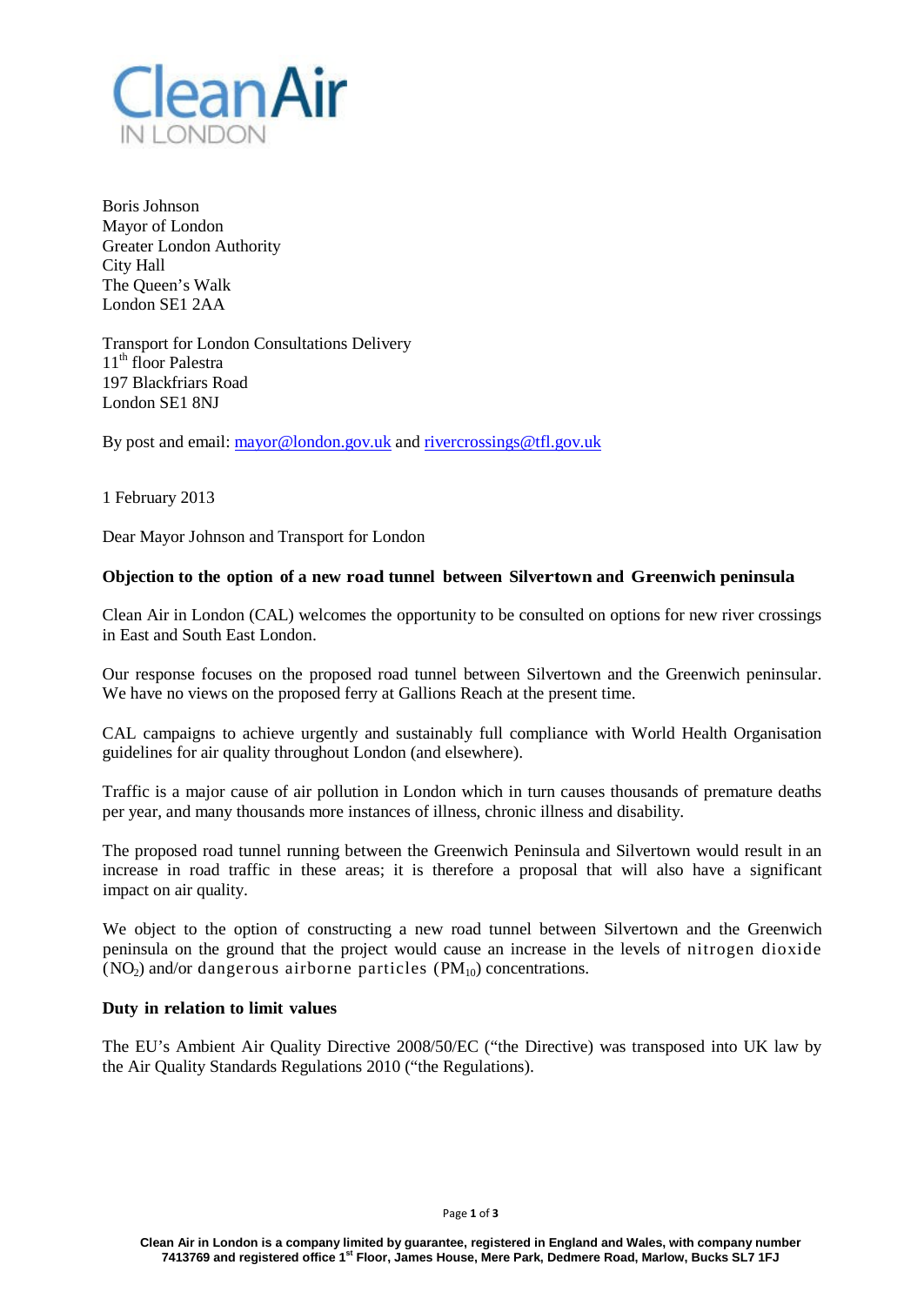

The Secretary of State is subject to a general duty set out in s17 of the Regulations:

*"17.—(1) The Secretary of State must ensure that levels of sulphur dioxide, nitrogen dioxide, benzene, carbon monoxide, lead and particulate matter do not exceed the limit values set out in Schedule 2.*

*(2) In zones where levels of the pollutants mentioned in paragraph (1) are below the limit values set out in Schedule 2, the Secretary of State must ensure that levels are maintained below those limit values and must endeavour to maintain the best ambient air quality compatible with sustainable development."* (**emphasis added**).

Where compliance has been achieved at a given location, a measure that pushes air pollution levels above the limit value(s) at that location would therefore constitute a breach of the Regulations.

## **Silvertown**

North of the river, the air quality monitoring station on the road immediately after the present Blackwall Tunnel that would be affected by any traffic using the Silvertown tunnel and rejoining the A12 north of the river is at Tower Hamlets on the Blackwall Tunnel Northern approach Abbott Road junction.

In 2012 the air quality at this location was compliant with  $PM_{10}$  limit values (26 out of 35 allowable 'Bad Air Days'), but was non-compliant with NO<sub>2</sub> limit values as the annual mean of 60 ug/m<sup>3</sup> was above the limit value of  $40 \text{ ug/m}^3$ .

[http://www.londonair.org.uk/london/asp/publicstats.asp?mapview=all&statyear=2012&MapType=Googl](http://www.londonair.org.uk/london/asp/publicstats.asp?mapview=all&statyear=2012&MapType=Google®ion=0&site=TH4&postcode=&la_id=&objective=All&zoom=9&lat=51.431751825946115&lon=-0.17578125&VenueCode) [e&region=0&site=TH4&postcode=&la\\_id=&objective=All&zoom=9&lat=51.431751825946115&lon=-](http://www.londonair.org.uk/london/asp/publicstats.asp?mapview=all&statyear=2012&MapType=Google®ion=0&site=TH4&postcode=&la_id=&objective=All&zoom=9&lat=51.431751825946115&lon=-0.17578125&VenueCode) [0.17578125&VenueCode=](http://www.londonair.org.uk/london/asp/publicstats.asp?mapview=all&statyear=2012&MapType=Google®ion=0&site=TH4&postcode=&la_id=&objective=All&zoom=9&lat=51.431751825946115&lon=-0.17578125&VenueCode)

### **Greenwich peninsula**

The nearest air quality monitoring station on the road immediately south of the proposed Silvertown tunnel is a roadside location at the Woolwich Flyover in Greenwich.

In 2012 the air quality at this location was marginally compliant with  $PM_{10}$  (30 out of 35 allowable 'Bad Air Days'), but was non-compliant with NO<sub>2</sub> limit values as the annual mean of 70 ug/m<sup>3</sup> was substantially above the limit value of  $40 \text{ ug/m}^3$ .

[http://www.londonair.org.uk/london/asp/publicstats.asp?mapview=all&statyear=2012&MapType=Googl](http://www.londonair.org.uk/london/asp/publicstats.asp?mapview=all&statyear=2012&MapType=Google®ion=0&site=GR8&postcode=&la_id=&objective=All&zoom=9&lat=51.431751825946115&lon=-0.17578125&VenueCode) [e&region=0&site=GR8&postcode=&la\\_id=&objective=All&zoom=9&lat=51.431751825946115&lon=-](http://www.londonair.org.uk/london/asp/publicstats.asp?mapview=all&statyear=2012&MapType=Google®ion=0&site=GR8&postcode=&la_id=&objective=All&zoom=9&lat=51.431751825946115&lon=-0.17578125&VenueCode) [0.17578125&VenueCode=](http://www.londonair.org.uk/london/asp/publicstats.asp?mapview=all&statyear=2012&MapType=Google®ion=0&site=GR8&postcode=&la_id=&objective=All&zoom=9&lat=51.431751825946115&lon=-0.17578125&VenueCode)

The limit values for  $NO<sub>2</sub>$  have been binding since 1 January 2010, and no time extension has yet been granted to the UK for compliance with the  $NO<sub>2</sub>$  limit values in London; there is an ongoing obligation to maintain air quality below limit values at these locations. No time extension has been possible for  $PM_{10}$ since 2011.

Compliance must be achieved in all parts of any given zone, i.e. throughout London. Limit values are absolute and the averaging of impacts across Greater London as a whole is not allowed.

#### Page **2** of **3**